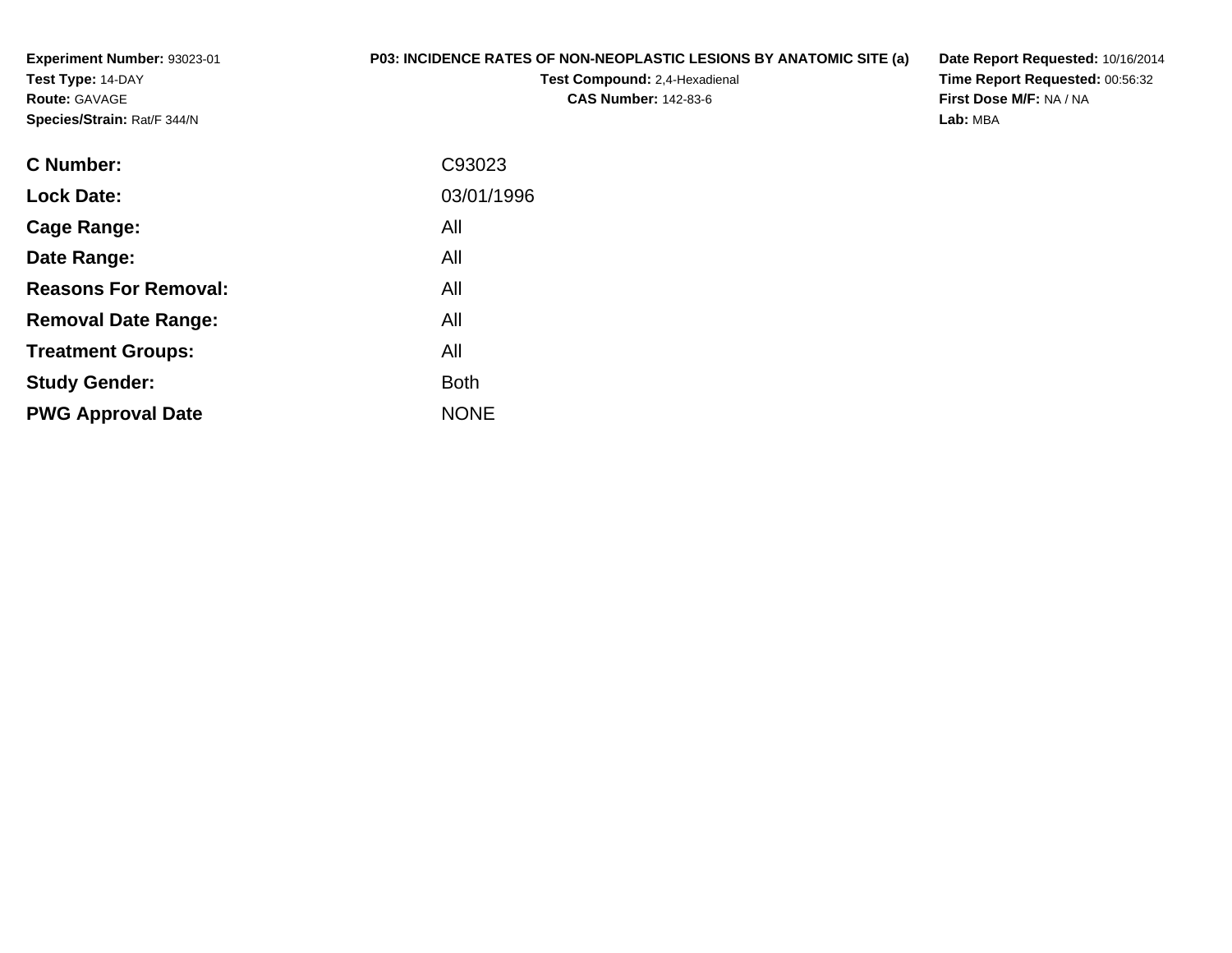| Experiment Number: 93023-01<br>Test Type: 14-DAY<br>Route: GAVAGE<br>Species/Strain: Rat/F 344/N | P03: INCIDENCE RATES OF NON-NEOPLASTIC LESIONS BY ANATOMIC SITE (a)<br>Test Compound: 2,4-Hexadienal<br><b>CAS Number: 142-83-6</b> |                     |                |     |                 |      |                 | Date Report Requested: 10/16/2014<br>Time Report Requested: 00:56:32<br>First Dose M/F: NA / NA<br>Lab: MBA |                 |  |                              |
|--------------------------------------------------------------------------------------------------|-------------------------------------------------------------------------------------------------------------------------------------|---------------------|----------------|-----|-----------------|------|-----------------|-------------------------------------------------------------------------------------------------------------|-----------------|--|------------------------------|
| F 344/N Rat MALE                                                                                 | 0.0                                                                                                                                 | <b>MG/KG</b><br>3.0 | <b>MG/KG</b>   | 9.0 | <b>MG/KG</b>    | 27.0 | <b>MG/KG</b>    | 80.0                                                                                                        | <b>MG/KG</b>    |  | 240.0 MG/KG                  |
| <b>Disposition Summary</b>                                                                       |                                                                                                                                     |                     |                |     |                 |      |                 |                                                                                                             |                 |  |                              |
| <b>Animals Initially In Study</b><br><b>Early Deaths</b>                                         | $5\phantom{.0}$                                                                                                                     |                     | $5\phantom{a}$ |     | $5\phantom{.0}$ |      | $5\phantom{.0}$ |                                                                                                             | $5\phantom{.0}$ |  | 5                            |
| <b>Moribund Sacrifice</b><br><b>Natural Death</b>                                                |                                                                                                                                     |                     |                |     |                 |      |                 |                                                                                                             |                 |  | $\mathbf{1}$<br>$\mathbf{2}$ |
| <b>Survivors</b>                                                                                 |                                                                                                                                     |                     |                |     |                 |      |                 |                                                                                                             |                 |  |                              |
| <b>Terminal Sacrifice</b>                                                                        | $5\phantom{.0}$                                                                                                                     |                     | $\sqrt{5}$     |     | $5\phantom{.0}$ |      | $\sqrt{5}$      |                                                                                                             | 5               |  | $\boldsymbol{2}$             |
| <b>Animals Examined Microscopically</b>                                                          | 5                                                                                                                                   |                     |                |     |                 |      | 5               |                                                                                                             | 5               |  | 5                            |
| ALIMENTARY SYSTEM                                                                                |                                                                                                                                     |                     |                |     |                 |      |                 |                                                                                                             |                 |  |                              |
| Liver<br>Inflammation, Chronic Active, Focal<br>Necrosis, Focal                                  | (5)                                                                                                                                 |                     | (0)            |     | (0)             |      | (0)             |                                                                                                             | (5)             |  | (5)<br>1(20%)<br>1(20%)      |
| Stomach, Forestomach<br>Epithelium, Hyperplasia, Diffuse                                         | (5)                                                                                                                                 |                     | (0)            |     | (0)             |      | (5)             |                                                                                                             | (5)<br>5 (100%) |  | (5)                          |
| Epithelium, Hyperplasia, Focal<br>Inflammation, Acute, Focal                                     |                                                                                                                                     |                     |                |     |                 |      |                 |                                                                                                             |                 |  | 1(20%)<br>1(20%)             |
| Inflammation, Chronic Active, Focal<br>Necrosis, Diffuse                                         |                                                                                                                                     |                     |                |     |                 |      |                 |                                                                                                             | 1(20%)          |  | 3(60%)                       |
| Ulcer, Chronic Active, Focal                                                                     |                                                                                                                                     |                     |                |     |                 |      |                 |                                                                                                             | 3(60%)          |  | 2(40%)                       |
| Stomach, Glandular<br>Necrosis, Diffuse                                                          | (0)                                                                                                                                 |                     | (0)            |     | (0)             |      | (0)             |                                                                                                             | (0)             |  | (1)<br>1 (100%)              |
| CARDIOVASCULAR SYSTEM<br>None                                                                    |                                                                                                                                     |                     |                |     |                 |      |                 |                                                                                                             |                 |  |                              |
| <b>ENDOCRINE SYSTEM</b><br>None                                                                  |                                                                                                                                     |                     |                |     |                 |      |                 |                                                                                                             |                 |  |                              |
| <b>GENERAL BODY SYSTEM</b><br>None                                                               |                                                                                                                                     |                     |                |     |                 |      |                 |                                                                                                             |                 |  |                              |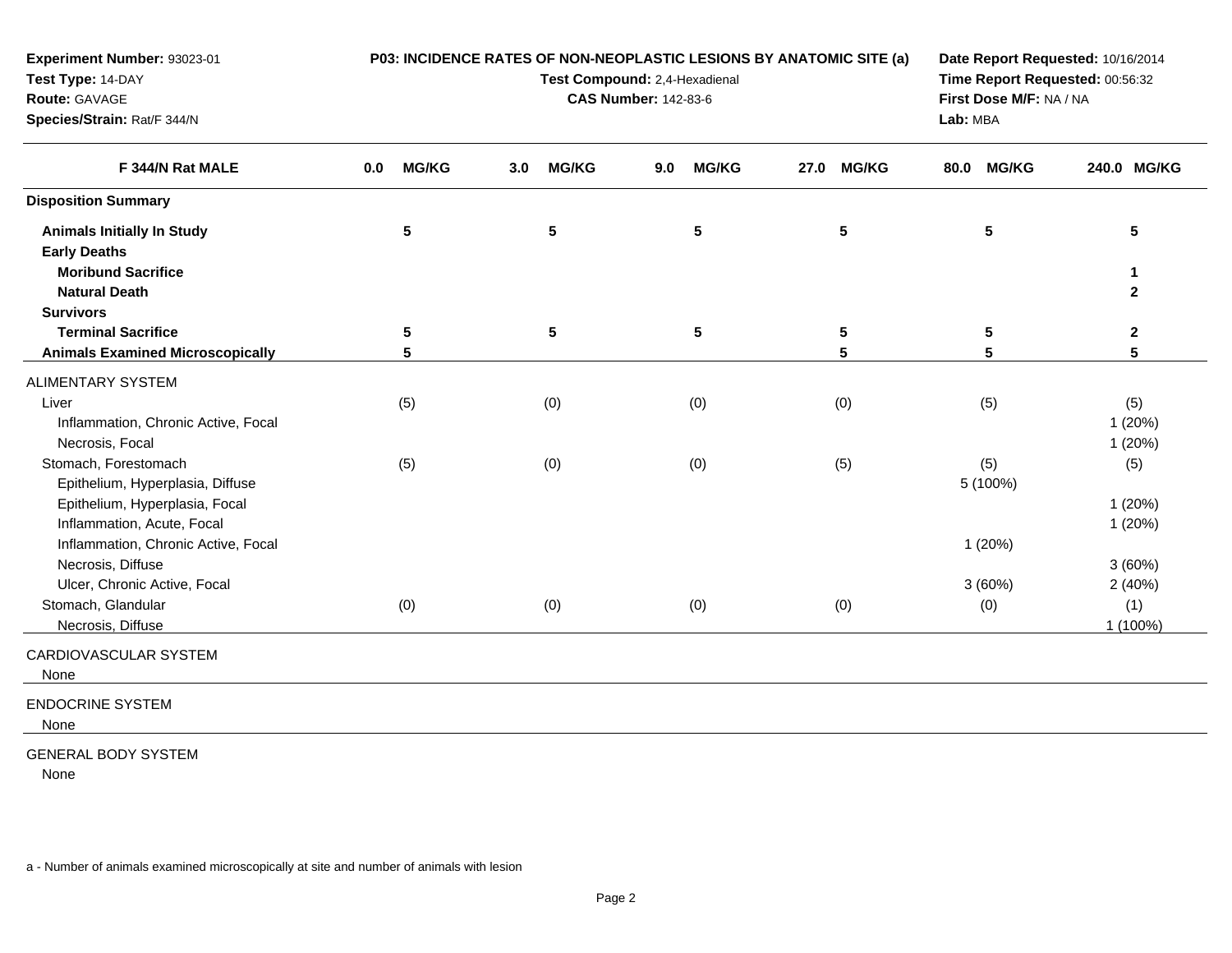| Experiment Number: 93023-01<br>Test Type: 14-DAY                                                                      | P03: INCIDENCE RATES OF NON-NEOPLASTIC LESIONS BY ANATOMIC SITE (a)<br>Test Compound: 2,4-Hexadienal |     |              |     |              |      |              |                                     | Date Report Requested: 10/16/2014<br>Time Report Requested: 00:56:32 |                         |  |
|-----------------------------------------------------------------------------------------------------------------------|------------------------------------------------------------------------------------------------------|-----|--------------|-----|--------------|------|--------------|-------------------------------------|----------------------------------------------------------------------|-------------------------|--|
| Route: GAVAGE<br>Species/Strain: Rat/F 344/N<br>F 344/N Rat MALE                                                      | <b>CAS Number: 142-83-6</b>                                                                          |     |              |     |              |      |              | First Dose M/F: NA / NA<br>Lab: MBA |                                                                      |                         |  |
|                                                                                                                       | <b>MG/KG</b><br>0.0                                                                                  | 3.0 | <b>MG/KG</b> | 9.0 | <b>MG/KG</b> | 27.0 | <b>MG/KG</b> | 80.0                                | <b>MG/KG</b>                                                         | 240.0 MG/KG             |  |
| <b>GENITAL SYSTEM</b><br>None                                                                                         |                                                                                                      |     |              |     |              |      |              |                                     |                                                                      |                         |  |
| <b>HEMATOPOIETIC SYSTEM</b><br>Spleen<br>Inflammation, Chronic Active, Diffuse<br>Inflammation, Chronic Active, Focal | (0)                                                                                                  |     | (0)          |     | (0)          |      | (0)          |                                     | (0)                                                                  | (2)<br>1(50%)<br>1(50%) |  |
| <b>INTEGUMENTARY SYSTEM</b><br>None                                                                                   |                                                                                                      |     |              |     |              |      |              |                                     |                                                                      |                         |  |
| MUSCULOSKELETAL SYSTEM<br>None                                                                                        |                                                                                                      |     |              |     |              |      |              |                                     |                                                                      |                         |  |
| NERVOUS SYSTEM<br>None                                                                                                |                                                                                                      |     |              |     |              |      |              |                                     |                                                                      |                         |  |
| <b>RESPIRATORY SYSTEM</b><br>None                                                                                     |                                                                                                      |     |              |     |              |      |              |                                     |                                                                      |                         |  |
| SPECIAL SENSES SYSTEM<br>None                                                                                         |                                                                                                      |     |              |     |              |      |              |                                     |                                                                      |                         |  |
| <b>URINARY SYSTEM</b><br>Kidney<br>Renal Tubule, Degeneration, Focal                                                  | (5)<br>1(20%)                                                                                        |     | (0)          |     | (0)          |      | (0)          |                                     | (5)                                                                  | (4)                     |  |

\*\*\*END OF MALE DATA\*\*\*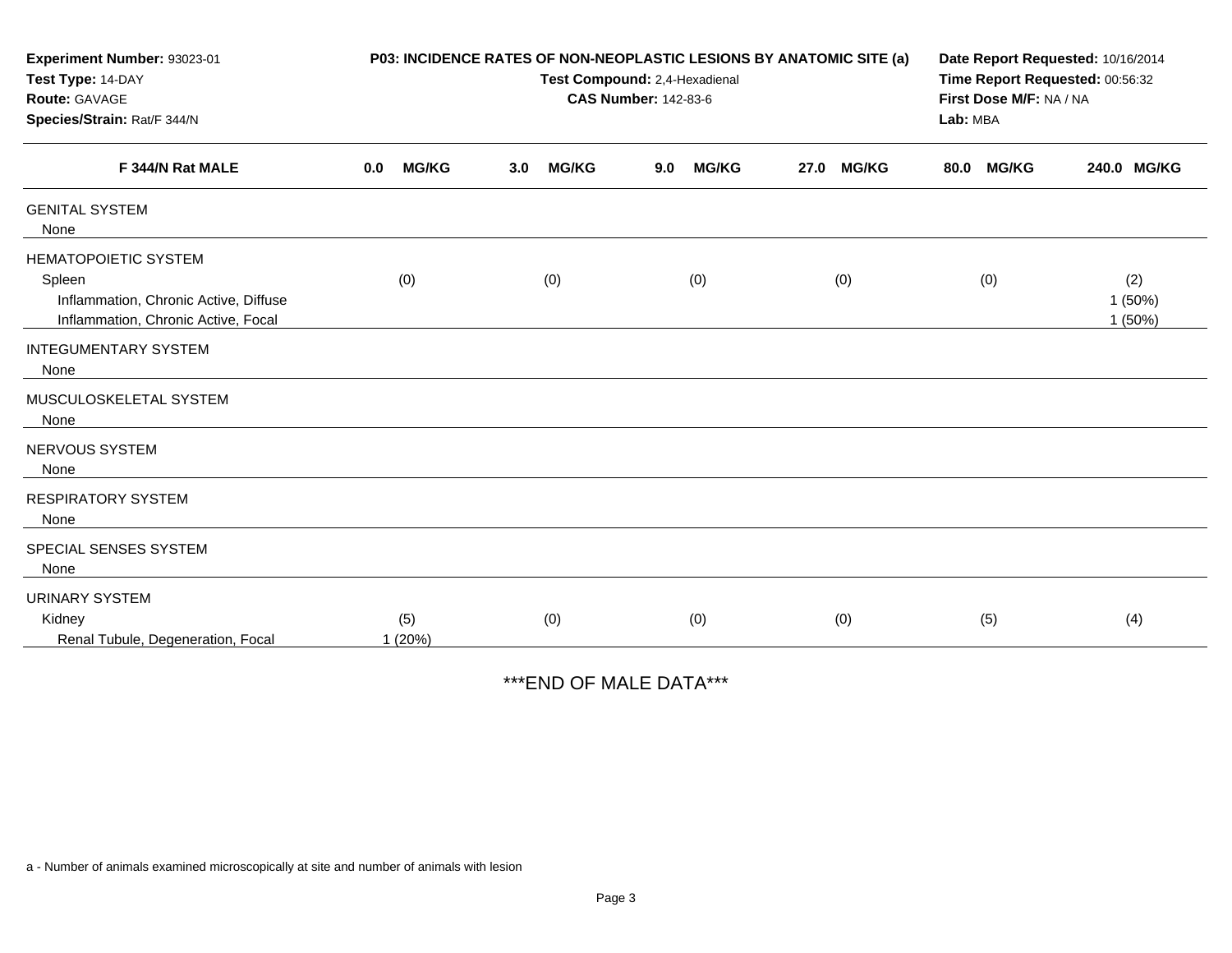| Experiment Number: 93023-01                 |                         | P03: INCIDENCE RATES OF NON-NEOPLASTIC LESIONS BY ANATOMIC SITE (a) | Date Report Requested: 10/16/2014 |                      |                      |              |
|---------------------------------------------|-------------------------|---------------------------------------------------------------------|-----------------------------------|----------------------|----------------------|--------------|
| Test Type: 14-DAY                           |                         | Test Compound: 2,4-Hexadienal                                       | Time Report Requested: 00:56:32   |                      |                      |              |
| Route: GAVAGE                               |                         | <b>CAS Number: 142-83-6</b>                                         | First Dose M/F: NA / NA           |                      |                      |              |
| Species/Strain: Rat/F 344/N                 |                         |                                                                     |                                   | Lab: MBA             |                      |              |
| F 344/N Rat FEMALE                          | <b>MG/KG</b><br>$0.0\,$ | <b>MG/KG</b><br>3.0                                                 | <b>MG/KG</b><br>9.0               | <b>MG/KG</b><br>27.0 | <b>MG/KG</b><br>80.0 | 240.0 MG/KG  |
| <b>Disposition Summary</b>                  |                         |                                                                     |                                   |                      |                      |              |
| <b>Animals Initially In Study</b>           | 5                       | ${\bf 5}$                                                           | 5                                 | $5\phantom{.0}$      | $5\phantom{.0}$      | 5            |
| <b>Early Deaths</b>                         |                         |                                                                     |                                   |                      |                      |              |
| <b>Natural Death</b>                        |                         |                                                                     |                                   |                      |                      | 3            |
| <b>Survivors</b>                            |                         |                                                                     |                                   |                      |                      |              |
| <b>Terminal Sacrifice</b>                   | 5                       | $5\phantom{.0}$                                                     | 5                                 | $\sqrt{5}$           | 5                    | $\mathbf{2}$ |
| <b>Animals Examined Microscopically</b>     | 5                       |                                                                     |                                   | 5                    | 5                    | 5            |
| ALIMENTARY SYSTEM                           |                         |                                                                     |                                   |                      |                      |              |
| Liver                                       | (5)                     | (0)                                                                 | (0)                               | (0)                  | (5)                  | (5)          |
| Hepatodiaphragmatic Nodule                  | 1(20%)                  |                                                                     |                                   |                      |                      |              |
| Inflammation, Chronic Active                |                         |                                                                     |                                   |                      |                      | 1(20%)       |
| Serosa, Inflammation, Chronic Active, Focal |                         |                                                                     |                                   |                      |                      | 1(20%)       |
| Stomach, Forestomach                        | (5)                     | (0)                                                                 | (0)                               | (5)                  | (5)                  | (5)          |
| Epithelium, Hyperplasia, Diffuse            |                         |                                                                     |                                   |                      | 3(60%)               |              |
| Epithelium, Hyperplasia, Focal              |                         |                                                                     |                                   |                      |                      | 1(20%)       |
| Inflammation, Acute, Focal                  |                         |                                                                     |                                   |                      |                      | 1(20%)       |
| Inflammation, Chronic Active, Diffuse       |                         |                                                                     |                                   |                      | 1(20%)               |              |
| Necrosis, Diffuse                           |                         |                                                                     |                                   |                      |                      | 3(60%)       |
| Ulcer, Chronic Active, Focal                |                         |                                                                     |                                   |                      | 1(20%)               | 2(40%)       |
| CARDIOVASCULAR SYSTEM                       |                         |                                                                     |                                   |                      |                      |              |
| None                                        |                         |                                                                     |                                   |                      |                      |              |
| <b>ENDOCRINE SYSTEM</b>                     |                         |                                                                     |                                   |                      |                      |              |
| None                                        |                         |                                                                     |                                   |                      |                      |              |
| <b>GENERAL BODY SYSTEM</b>                  |                         |                                                                     |                                   |                      |                      |              |
| Peritoneum                                  | (0)                     | (0)                                                                 | (0)                               | (0)                  | (0)                  | (1)          |
| Inflammation, Chronic Active                |                         |                                                                     |                                   |                      |                      | 1 (100%)     |
| <b>GENITAL SYSTEM</b>                       |                         |                                                                     |                                   |                      |                      |              |
|                                             |                         |                                                                     |                                   |                      |                      |              |